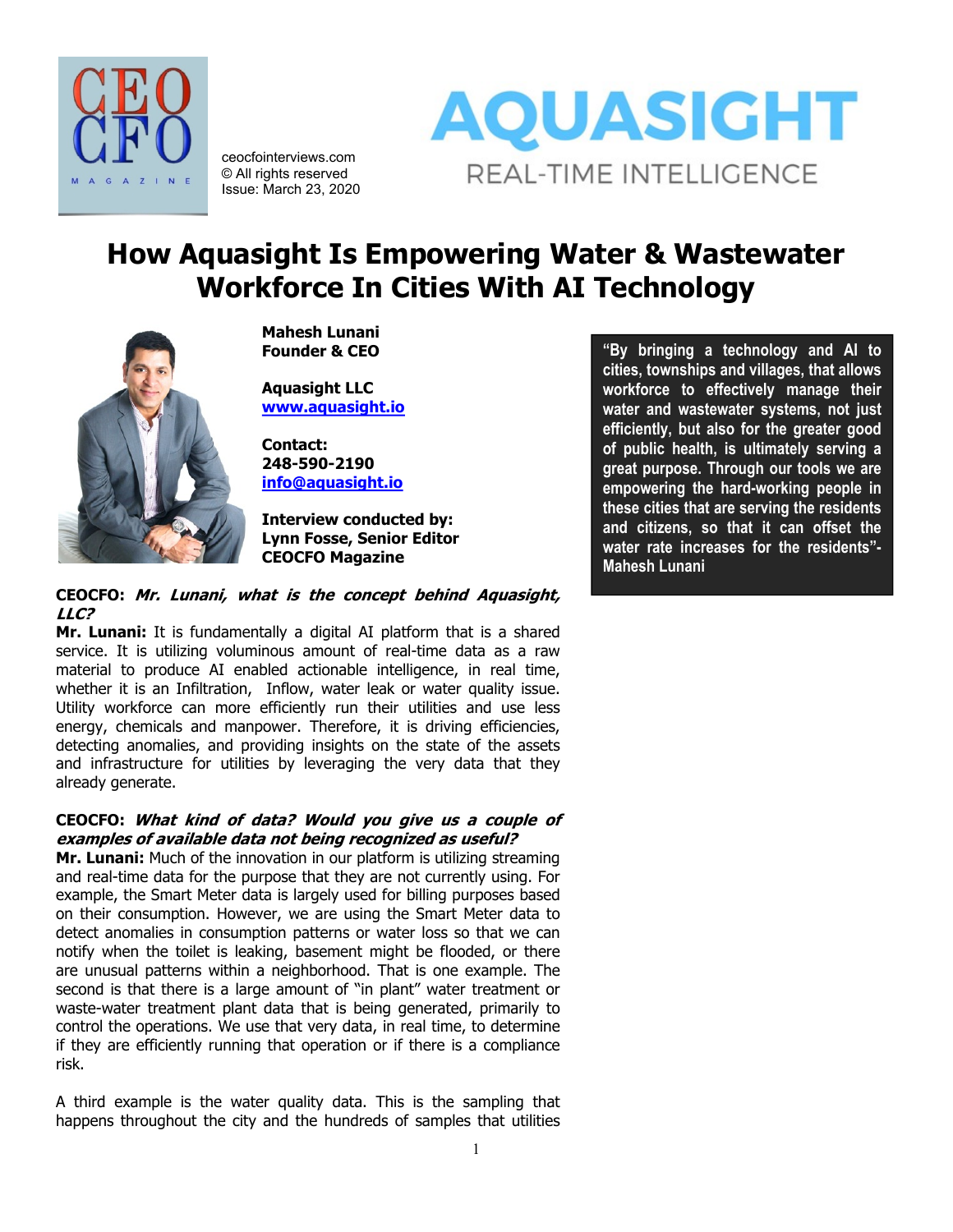take. That is primarily meant for compliance purposes, i.e. are you in or out of compliance? The way we are leveraging that is to predict which samples would likely fail or which areas in the city need to be better flushed. Therefore, we are repurposing this information in ways that have never been imagined before, so that municipalities are maximizing their investments on assets in which they have already invested and are driving the benefit for residents. We have built a whole library of algorithms, technologies, and innovation that the industry has never seen before.

# **CEOCFO: Do people know they should be looking at these things?**

**Mr. Lunani:** That is a really good question! Many of the innovations that we have done are showing that there is another world out there. I am sure for fifteen/twenty years people have been talking about whether we can do this or do that. However, for everything there is a right time, a right technological evolution, and a willingness for entrepreneurs to come in and pave new roads. In the last three or four years, we have seen a great amount of education that shows the incredible possibilities with streaming AI enable real time analytics. I think it has started to embed into the workforce, but we are still very early in that adoption phase for this sector.

# **CEOCFO: Would you tell us how your services help with the Covid-19?**

**Mr. Lunani:** Social distancing and working from home is forcing everyone to operate new ways. Aquasight gives utility managers the power to monitor the performance of their equipment from their quarantined space, as opposed to doing physical "in-person" checks, so they can attend to the most pressing issues during a time when health and safety is paramount. In addition, SAMI, our digital FTE built into the platform, monitors for such events and notifies utility workforce via email.

# **CEOCFO: How do you get a foot in the door?**

**Mr. Lunani:** I am not from this industry and it is unbelievable that I had a chance to meet over five hundred utilities in the last three to four years. It is not easy, especially in a sector that is highly localized. For every city in the country, every township, every village, there are entrenched localized relationships. This makes the barriers to entry very high.

We have been very fortunate that we are able to use a variety of strategies and tactics to move into large cities and medium towns alike, purely backed by the power of our innovation and peer to peer stories, which is really critical in this sector.

### **CEOCFO: What aspects are getting the most interest? What are people overlooking when they do look at what you are doing? What are people most interested in accomplishing? What can you accomplish that people are not yet realizing?**

**Mr. Lunani:** We have different services which are technology enabled. There is one service called ATLAS, which deals with pumping operations and health. AURA is a service around smart water, distribution systems,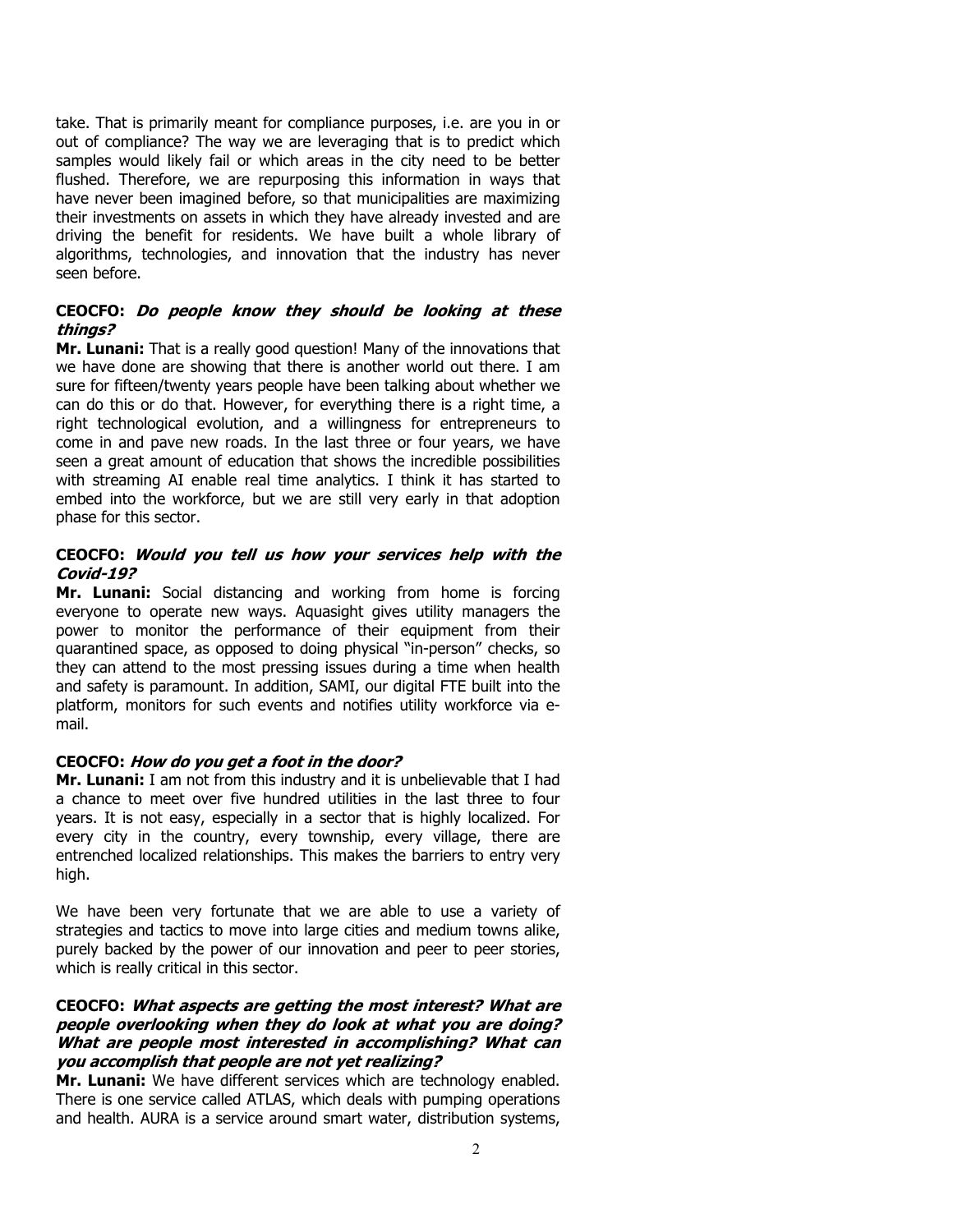drinking water quality, meter anomaly detections, pressure and water loss and event monitoring. Then we have ACE for wastewater collection systems which turns on the lights in the sewer system that was never thought possible. Then one is APOLLO, which is for driving efficiency in wastewater treatment plants and minimizing compliance issues and lastly AMP for work automation asset management, risk modeling and capital plans development.

Having worked in many industries in the past, I can say confidently that the utility workforce is not just hardworking but they genuinely care about their residents and their well-being. But then it also has a set of old practices/approaches that can be hard to displace and the whole operation is very people and experience dependent. What is being overlooked is that utilities can be much more efficient if they can couple digital intelligence with physical knowledge. With the services and tools we provide, this new approach is very surgical, so you only go to places that require attention. This requires re-wiring the workforce and workflow. It is extremely powerful and as entrepreneurs and innovators, we owe it to the utility workforce in return for their dedication and hard work.

### **CEOCFO: Might specific municipal services/departments be looking at upgrading or would it be an entire municipality?**

**Mr. Lunani:** Local governments are very different from city to city and one cannot ignore the local politics. That being said, every politician understands that this is a highly technical subject. Water and wastewater are public health issue number one. Most local governments rely on a set of proven and experienced people to serve the population.

Often some of the forward-looking mayors drive the agenda. For example, the Los Angeles mayor, Mayor Garcetti, envisions the city of Los Angeles' wastewater systems to have 100% recycling in the not-sodistant future. So, in this case the vision is being set by the mayor to drive the agenda of a particular utility.

In many respects the water utilities have their own cycle, because they think fifteen to twenty years in the future and the local politician cycle is only four years. Therefore, it does not exactly go together, but it does have a strong influence.

# **CEOCFO: How do you implement the various systems?**

**Mr. Lunani:** What we have done is build a common, plug and play, platform for the whole country, so a small town would have the same platform as a large city. Because of this, we have pre-built a whole set of capabilities that they can use from day one.

We have industrialized the way we can bring a city on. You would be shocked to know that because of the way we build out our digital platforms the amount of time cities spend in deploying this is very limited. This is extremely efficient considering how much time they allocate to lot of other capital programs they have in place. Because of how the technology is set up, the utilities can put in minimal effort in deployment, and we can accommodate all kinds of variations of different cities. Therefore, we can configure them to a specific city water or wastewater system. That is the art of how we built the technology up.